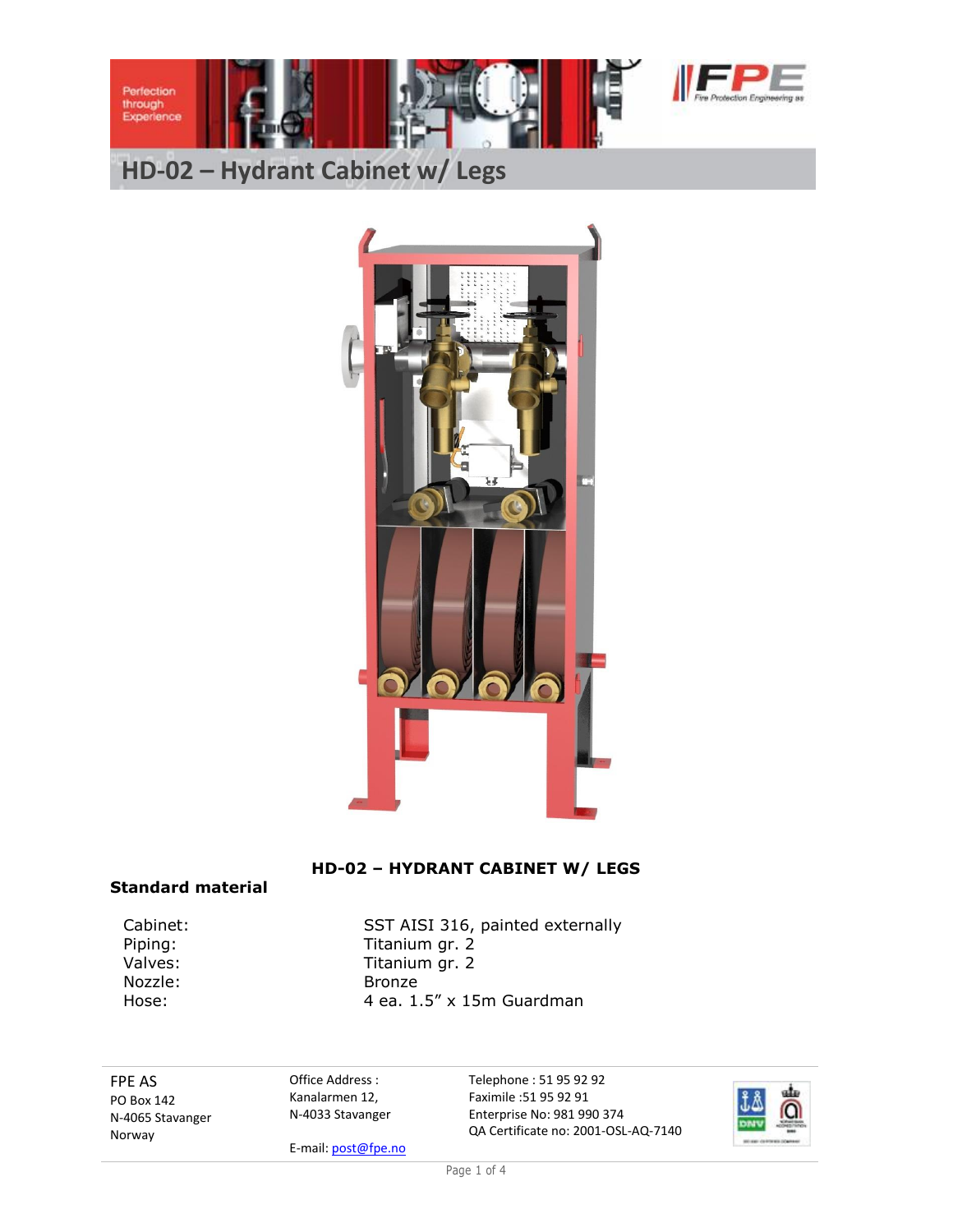

#### **Installation**

Mount: Bolt to Deck

#### **Operation**

Remove and uncoil hose laying it smoothly on the deck. Connect to nozzle and hydrant valve. Keep nozzle closed and slowly open hydrant valve to fill hose prior to operation.

#### **Options**

| Piping:  | • Cunifer CU 90/10 w/ Alubronze valves<br>• Super Duplex Stainless Steel                                   |
|----------|------------------------------------------------------------------------------------------------------------|
| Cabinet: | • Inlet on left or right side<br>• Door swing right or left<br>• Insulation<br>• Heater (Zone 1 Certified) |
| Hose:    | • Size and Length $*$<br>• Hose Couplings                                                                  |
| Nozzle:  | • Project Preference                                                                                       |
| Mount:   | • Seal weld w/ 309 filler wire (316SS to C.S.)                                                             |
|          | * Modifying the hose size and length may increase the size of the cabinet.                                 |

| <b>Working pressure:</b> | 20 barg (290 psig) |
|--------------------------|--------------------|
| <b>Test pressure:</b>    | 30 barg (435 psig) |

FPE AS PO Box 142 N-4065 Stavanger Norway

Office Address : Kanalarmen 12, N-4033 Stavanger

E-mail[: post@fpe.no](mailto:post@fpe.no)

Telephone : 51 95 92 92 Faximile :51 95 92 91 Enterprise No: 981 990 374 QA Certificate no: 2001-OSL-AQ-7140

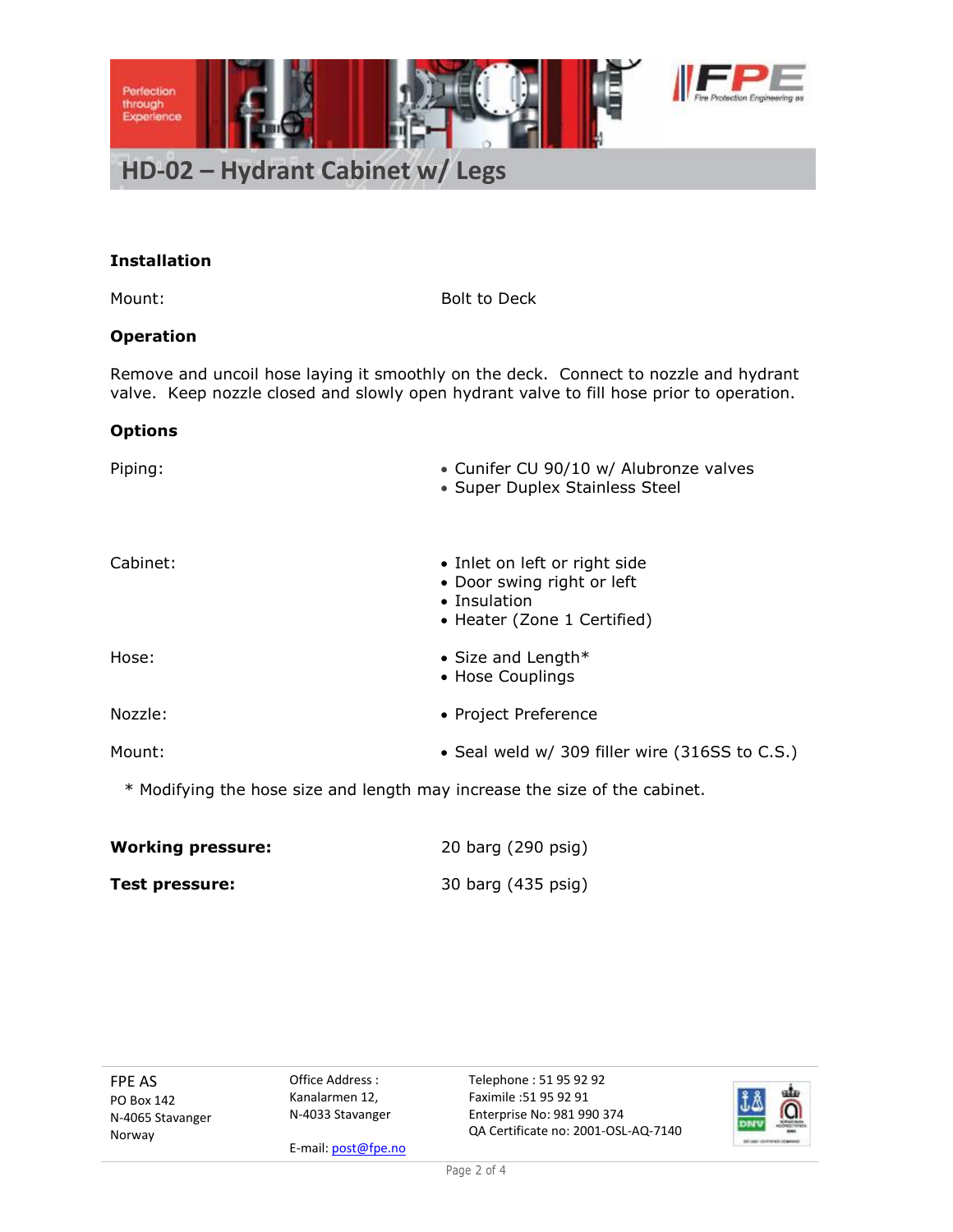

## **HD-02 – Hydrant Cabinet w/ Legs**

## **Table 1: HD-02 Dimension and Weight Data**

| Type    | Cabinet | Cabinet | Cabinet | Dry    |
|---------|---------|---------|---------|--------|
|         | Length  | Height  | Depth   | Weight |
|         | (mm)    | mm)     | (mm)    | (kg)   |
| $HD-01$ | 1000    | 1400    | 600     | 175    |

#### **Table 2: HD-02 Flow Data**

| <b>Hydrant Inlet Pressure</b>                                       | $HD-02$                                                        | $HD-02$           |  |  |  |
|---------------------------------------------------------------------|----------------------------------------------------------------|-------------------|--|--|--|
|                                                                     | w/ 95 gpm nozzle                                               | w/ 125 gpm nozzle |  |  |  |
|                                                                     |                                                                |                   |  |  |  |
| barg (psig)                                                         | $lpm($ gpm $)$                                                 | lpm (gpm)         |  |  |  |
| (87)<br>6                                                           | 283 (75)                                                       | 340 (90)          |  |  |  |
| 8 (116)                                                             | 327 (86)                                                       | 393 (104)         |  |  |  |
| 10 (145)                                                            | 366 (97)                                                       | 439 (116)         |  |  |  |
| Notes:                                                              |                                                                |                   |  |  |  |
| 1. Calculated with a single 15m hose and hydrant valve fully opened |                                                                |                   |  |  |  |
|                                                                     | (i.e. non-pressure regulated).                                 |                   |  |  |  |
|                                                                     | 2. Nozzle ratings imply XX gpm at 100 psi (7barg) nozzle inlet |                   |  |  |  |
| pressure.                                                           |                                                                |                   |  |  |  |
| 3. FPE recommends the nozzle be safely operated between 7 barg      |                                                                |                   |  |  |  |
| (100 psig) and 3.5 barg (50 psig) to limit reaction forces while    |                                                                |                   |  |  |  |
| ensuring adequate flow.                                             |                                                                |                   |  |  |  |

FPE AS PO Box 142 N-4065 Stavanger Norway

Office Address : Kanalarmen 12, N-4033 Stavanger

E-mail[: post@fpe.no](mailto:post@fpe.no)

Telephone : 51 95 92 92 Faximile :51 95 92 91 Enterprise No: 981 990 374 QA Certificate no: 2001-OSL-AQ-7140